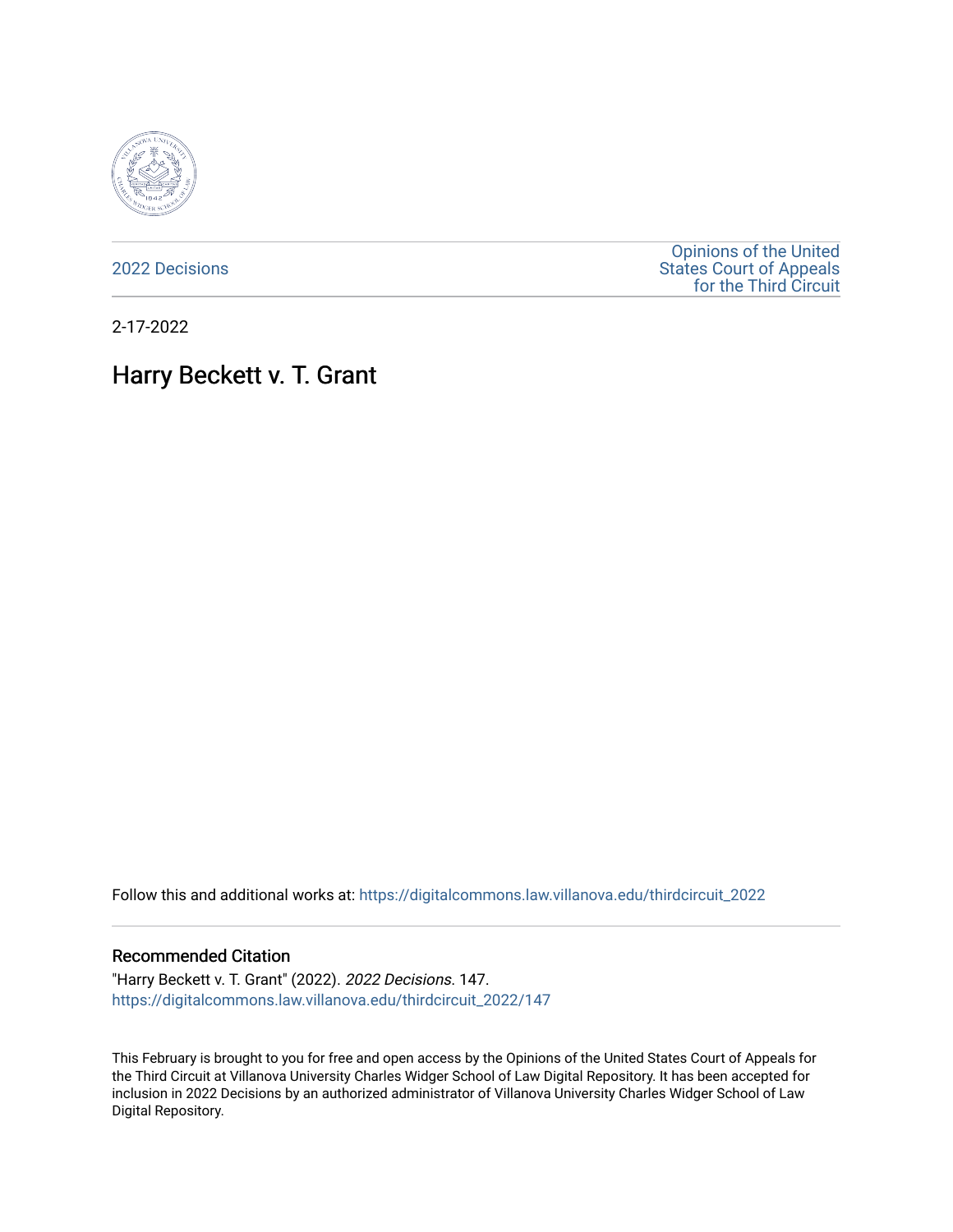#### **NOT PRECEDENTIAL**

# UNITED STATES COURT OF APPEALS FOR THE THIRD CIRCUIT

No. 19-3717  $\mathcal{L}_\text{max}$ 

# HARRY L. BECKETT, Appellant

v.

T. GRANT; COUNSELOR WILSON; CHCA KOWALEWSKI; RN SCHROCK; DR. DANCHA; DR. MIHALY; DR. FROMMER; SGT. BUB; JOSEPH J. SILVIA, Director; CO SAVINO; DOC/SCI LAUREL HIGHLAND; DOC/SCI SMITHFIELD; DOC/SCI HUNTINGDON; PAULA PRICE, CHCA/RN; UNIT MANAGER B BLOCK; B BLOCK COUNSELOR; DOC OFFICE OF POPULATION MANAGEMENT; DOC BUREAU OF HEALTH CARE SERVICES

> On Appeal from the United States District Court for the Middle District of Pennsylvania (D.C. Civil Action No. 1:18-cv-00329) District Judge: Honorable Sylvia H. Rambo

 $\mathcal{L}_\text{max}$ 

Submitted Pursuant to Third Circuit LAR 34.1(a) January 27, 2022 Before: GREENAWAY, JR., PORTER and NYGAARD, Circuit Judges

(Opinion filed: February 17, 2022)

# OPINION\*  $\mathcal{L}_\text{max}$

<sup>\*</sup> This disposition is not an opinion of the full Court and pursuant to I.O.P. 5.7 does not constitute binding precedent.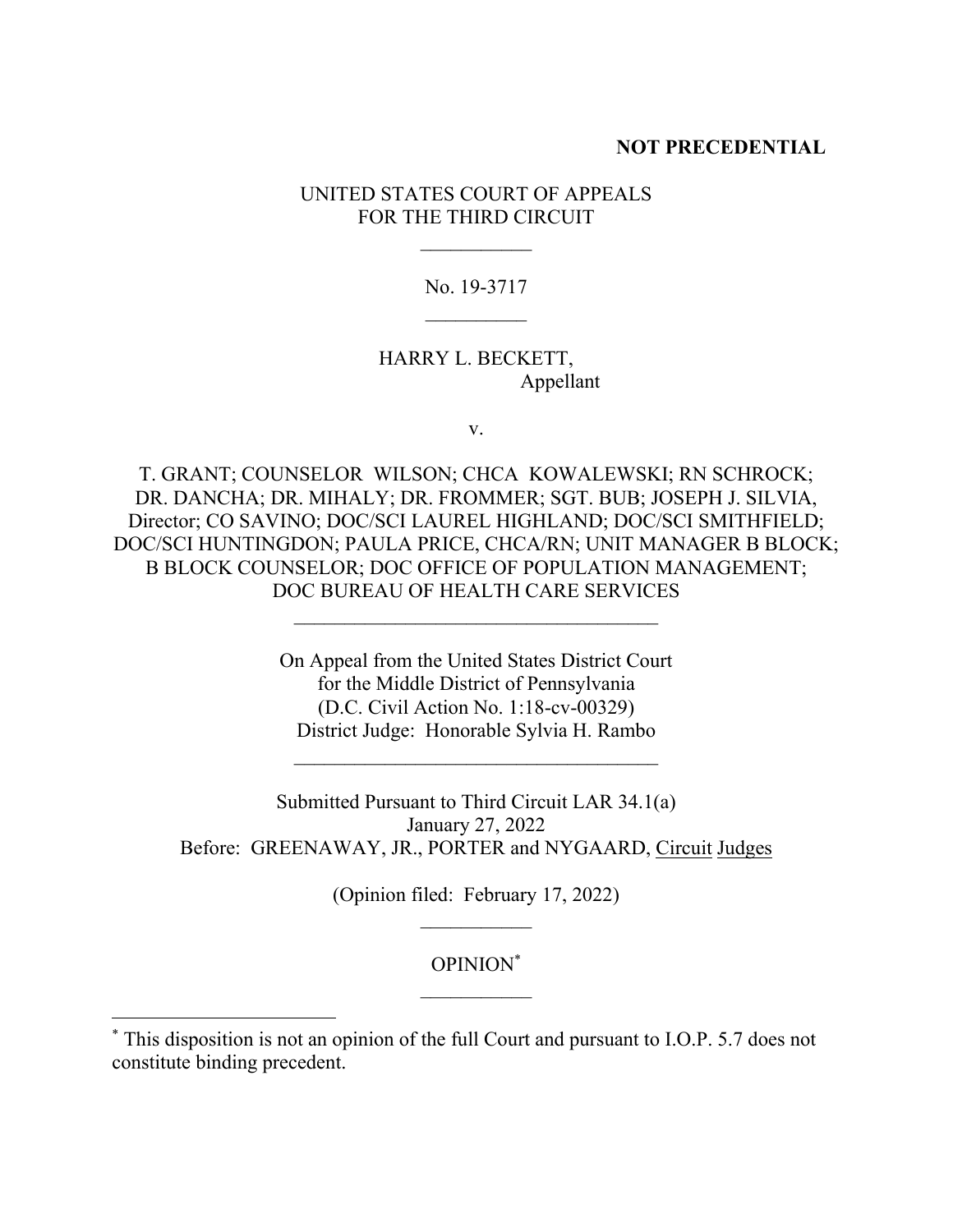#### PER CURIAM

Harry L. Beckett, a Pennsylvania prisoner, appeals pro se from an order of the District Court granting the defendants' motions to dismiss his civil rights action. For the following reasons, we will affirm in part, vacate in part, and remand to the District Court for further proceedings.

I.

In December 2018, Harry L. Beckett filed a second amended civil rights complaint under 42 U.S.C. § 1983. (ECF 22). He complained about inadequate housing conditions, about the denial of medical care, and about retaliatory transfers between prisons. Beckett named as defendants prison doctors (the medical defendants), as well as Department of Corrections (DOC) staff, the DOC Bureau of Health Care Services and the DOC Office of Population Management, and three DOC prisons, namely, SCI Laurel Highlands, SCI Smithfield, and SCI Huntingdon (the DOC defendants). The medical and DOC defendants filed separate motions to dismiss. (ECF 36 & 37; 38 & 39). The District Court granted those motions, holding that Beckett failed to state a claim upon which relief could be granted. (ECF 54 & 55.) Beckett appealed.<sup>1</sup> (ECF 57.)

 $<sup>1</sup>$  Although Beckett's notice of appeal was filed 31 days after the District Court entered its</sup> order dismissing the complaint, see Fed. R. App. P. 4(a)(1)(A), the District Court subsequently granted Beckett's request for an extension of time to appeal, see Federal Rule of Appellate Procedure  $4(a)(5)$ , and deemed his appeal timely filed. (ECF 64.)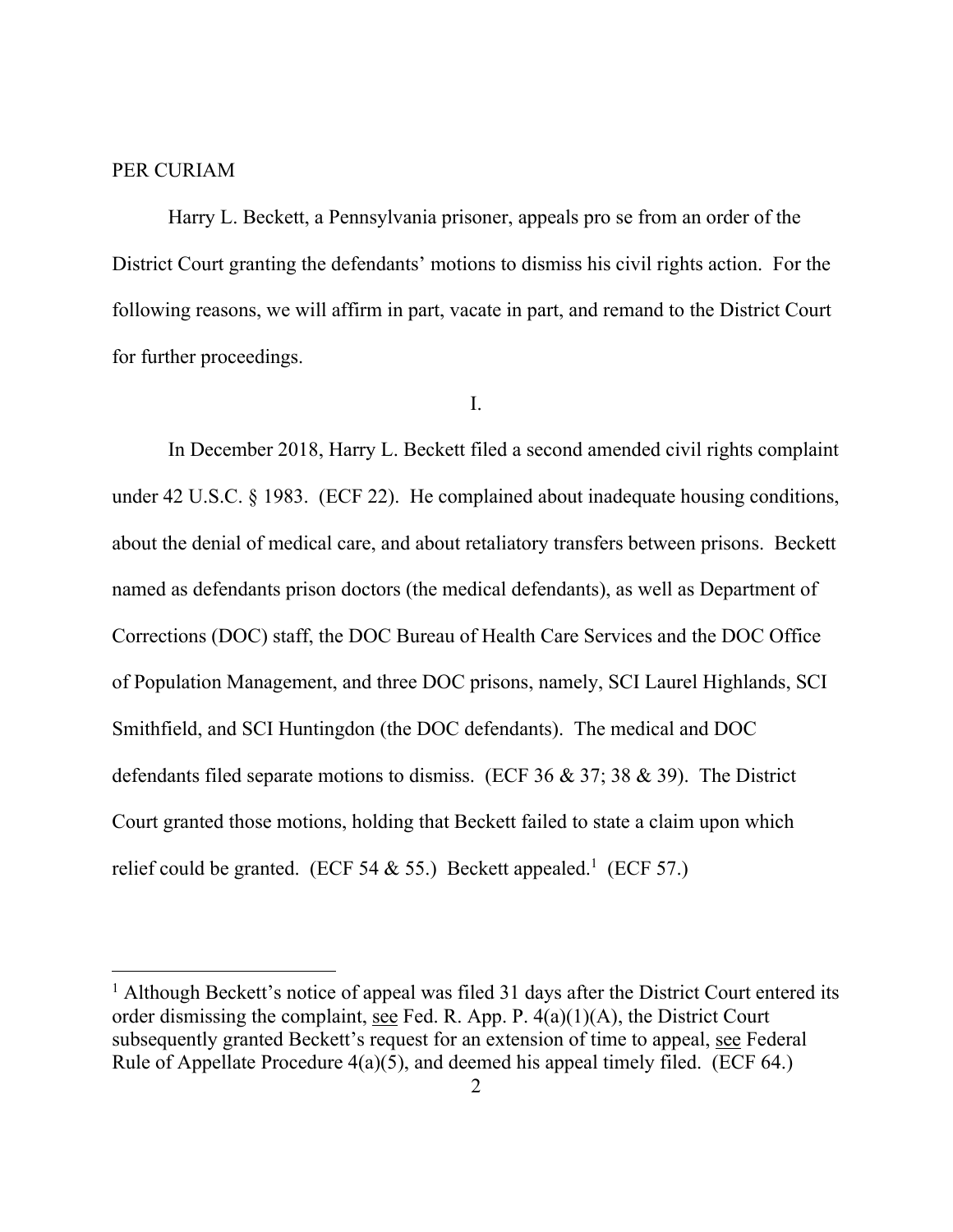II.

We have jurisdiction under 28 U.S.C. § 1291 and exercise de novo review over the District Court's order granting the defendants' motion to dismiss. Davis v. Samuels, 962 F.3d 105, 111 n.2 (3d Cir. 2020). "To survive a motion to dismiss, a complaint must contain sufficient factual matter, accepted as true, to state a claim to relief that is plausible on its face." Santiago v. Warminster Twp., 629 F.3d 121, 128 (3d Cir. 2010) (citations and internal quotation marks omitted). We accept all factual allegations in the complaint as true and construe those facts in the light most favorable to the plaintiff. See Fleisher v. Standard Ins. Co., 679 F.3d 116, 120 (3d Cir. 2012).

#### III. Conditions of Confinement

To establish an Eighth Amendment violation with respect to conditions of confinement, a prisoner must show that he has been deprived of "the minimal civilized measure of life's necessities." Farmer v. Brennan, 511 U.S. 825, 832, 834 (1994) (citations and internal quotation marks omitted). Only "extreme deprivations" are sufficient to make out a conditions of confinement claim, Hudson v. McMillen, 503 U.S. 1, 8-9 (1992), such as when a prisoner has been denied "basic human needs, such as food, clothing, shelter, sanitation, medical care and personal safety" from physical assault. Griffin v. Vaughn, 112 F.3d 703, 709 (3d Cir. 1997). In addition, the prisoner must demonstrate that the defendants acted with deliberate indifference, *i.e.*, that prison officials knew of and disregarded a substantial risk of serious harm. See Farmer, 511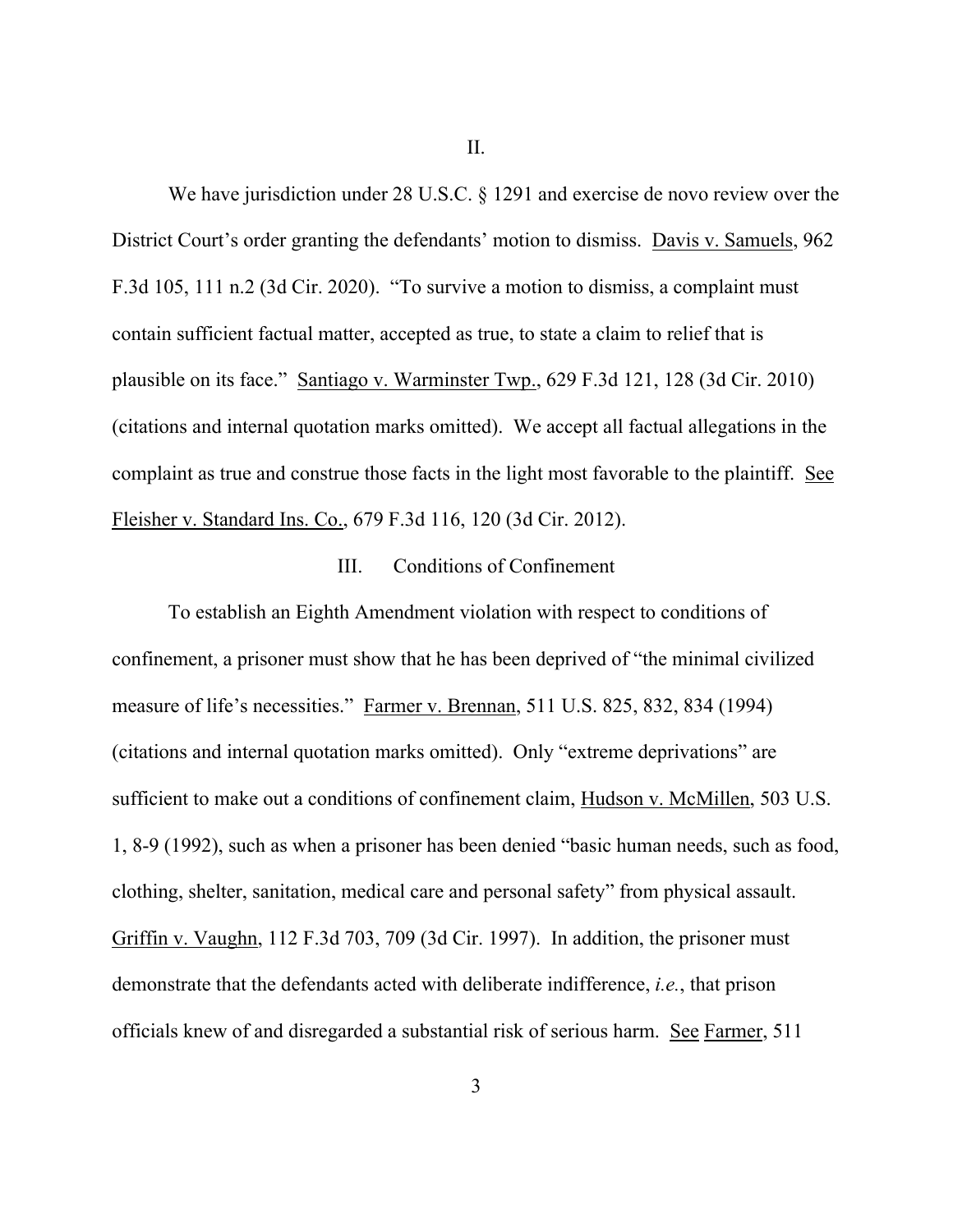U.S. at 837.

Beckett complained about several conditions at the prisons where he was incarcerated. The District Court rejected these claims, essentially holding that Beckett failed to state a claim because the alleged deprivations were not sufficiently serious to violate the Eighth Amendment. See Rhodes v. Chapman, 452 U.S. 337, 349 (1981) (stating that the Eighth Amendment does not guarantee comfortable incarceration); see also Ivey v. Wilson, 832 F.2d 950, 954 (6th Cir. 1987) (explaining that "[n]ot every unpleasant experience a prisoner might endure while incarcerated constitutes cruel and unusual punishment within the meaning of the Eighth Amendment"). That conclusion was erroneous in several respects. See Mammana v. Fed. Bureau of Prisons, 934 F.3d 368, 373-74 (3d Cir. 2019) (explaining that "[c]onditions . . . alone or in combination[] may deprive inmates of the minimal civilized measure of life's necessities," and "[s]ome conditions of confinement may establish an Eighth Amendment violation 'in combination' when each would not do so alone, but only when they have a mutually enforcing effect that produces the deprivation of a single, identifiable human need such as food, warmth, or exercise").

Beckett, who has medical conditions that make him particularly sensitive to cold temperatures, claimed that he was housed in an air-conditioned unit without access to warm clothes or blankets. Am. Compl., 2 (ECF 22.) The District Court held that it could not "conclude from the second amended complaint, as pled, that [Beckett's] placement in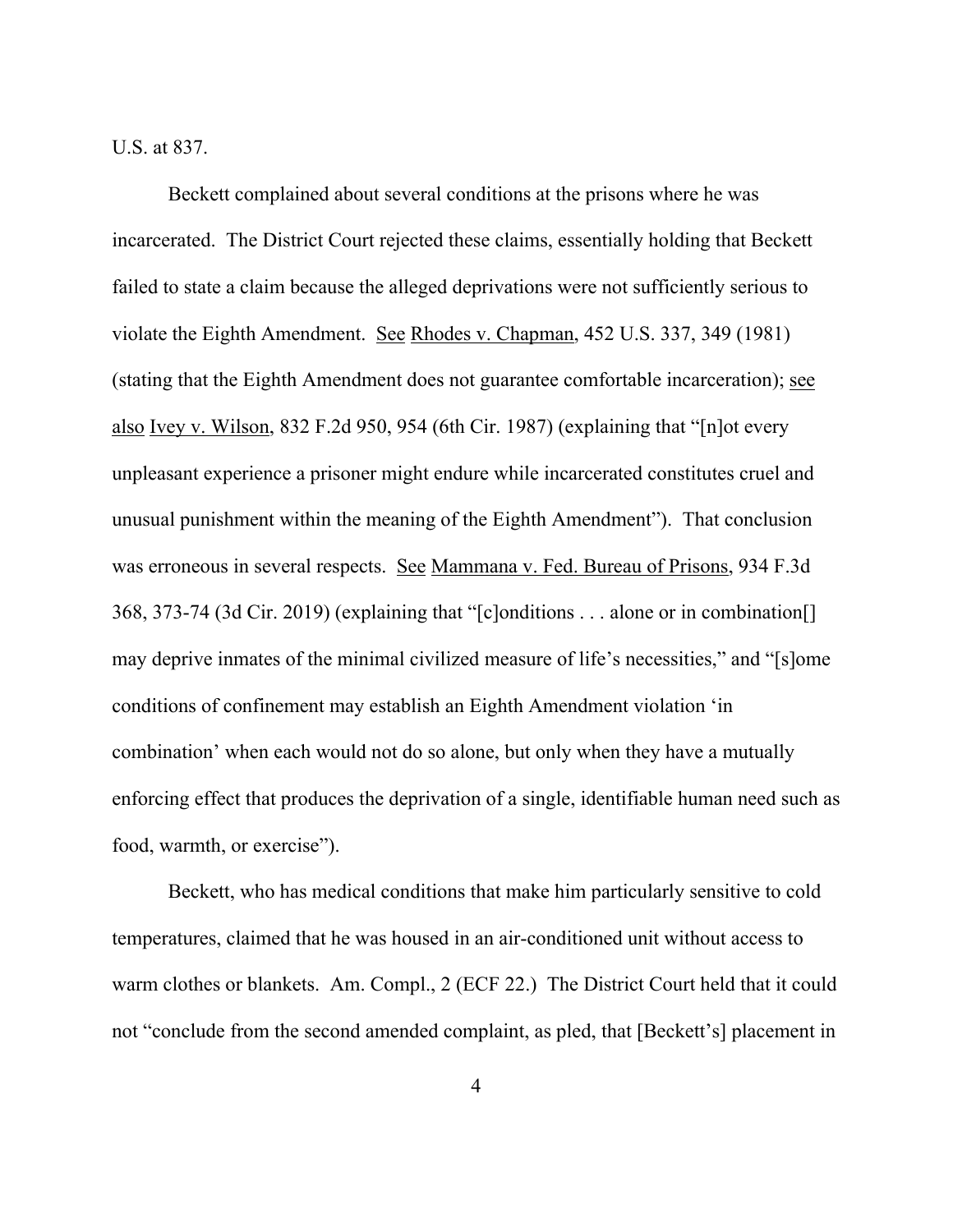air-conditioned units qualifies as cruel and unusual punishment in violation of the Eighth Amendment." (ECF 54, at 15.) In support of that conclusion, the District Court stated that Beckett "admits that he was able to wear a winter coat, hat, gloves, and sweat suit as needed and that he was able to warm up his clothing using the dryers in the laundry room." (Id.) But Beckett mentioned the warm clothes only to demonstrate that he was not allowed to wear them after he was transferred to a new prison. (ECF 22, at 4 (noting that he had been "DENIED ALL PREVIOUS … SUPPORT").) The District Court also held that "nothing in [Beckett's] second amended complaint plausibly suggests that Defendants knew of ... a risk [to his health] and deliberately ignored that risk. (ECF 54, at 15.) Beckett alleged, however, that the defendants were "fully aware [that] being exposed to AC controlled atmospheres worsens/advances [his] longstanding and historic – preexisting – DVA [Department of Veterans Affairs] disabilities …." (ECF 22, at 4.)

In addition, Beckett asserted that his constitutional rights were violated at SCI Smithfield because he had to "endure inclement weather conditions" to go to the law library, medical facilities, and "chow hall." (ECF 22, at 6; ECF 52, at 29.) The District Court rejected that claim, again relying on Beckett's access to warm clothes and the absence of assertions that the defendants knew of a risk to his health and ignored it. (ECF 54, at 16.) But this conclusion ignores Beckett's claim that his underlying medical conditions – including complex regional pain syndrome – are affected by cool temperatures. (ECF 52, at 4, 27.) Indeed, although the DOC Appellees assert that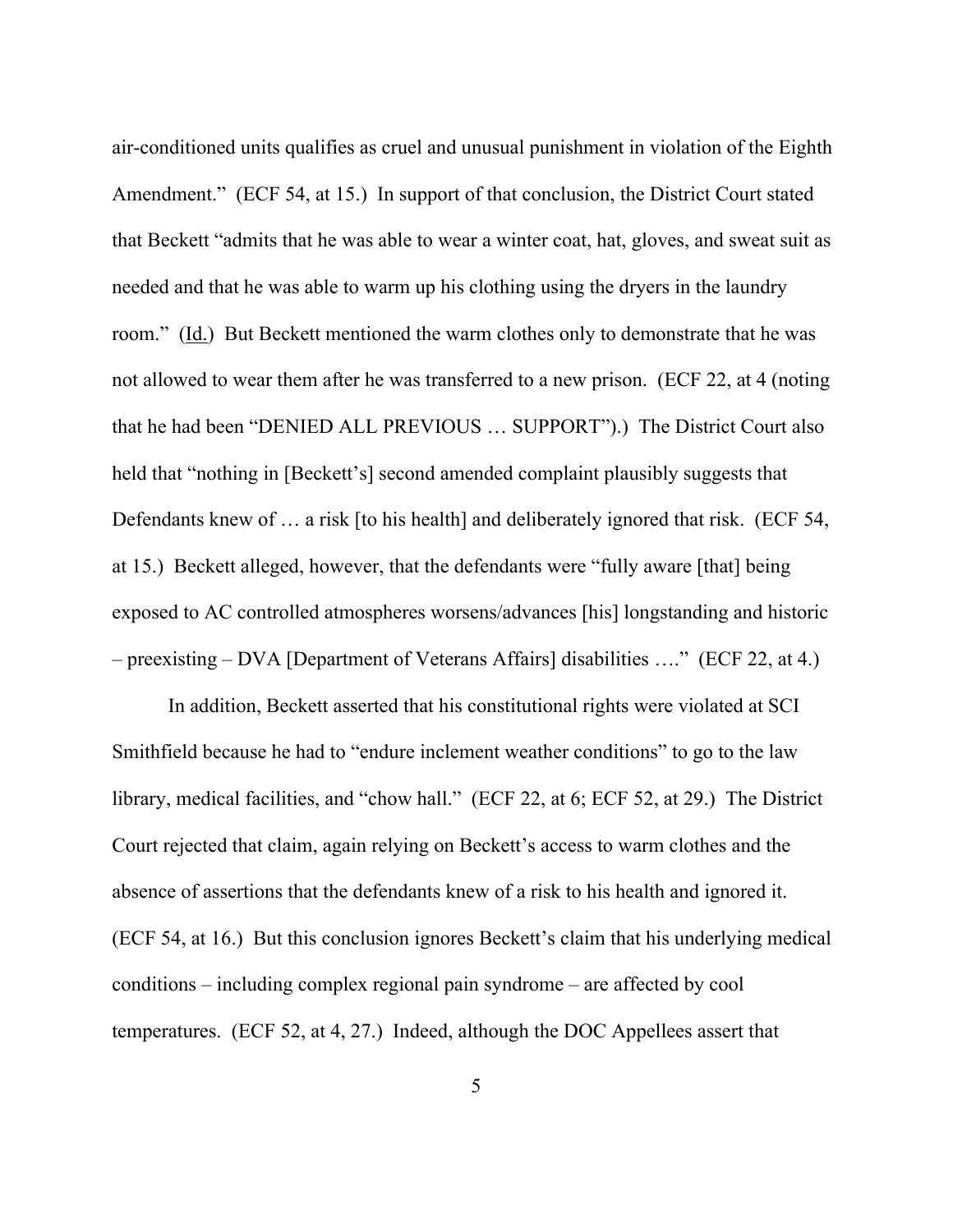Beckett "did not allege any facts which support the conclusion that he was forced to live in an intolerably cold environment" (Doc. 57, at 16), Beckett specifically asserted that "cool/cold weather or temperature exposure worsens his pain and limit[s] his mobility." (ECF 52, at 4.)

Furthermore, Beckett complained that his "Z-Code" status, which applies to inmates who need to be housed in a single cell rather than with a cellmate, was not "reinstat[ed]." (ECF 22, at 4.) The District Court held that "[n]othing in the second amended complaint suggests that Defendants had any knowledge that failure to reinstate [Beckett's] Z-Code status would pose an excessive risk to his health or safety and that they disregarded this risk" or that Beckett's "medical conditions were exacerbated by the lack of single-cell status." (ECF 54, at 18.) Beckett alleged, however, his Z-Code status was "longstanding" and that it had been necessitated by, among other things, brain damage, memory loss, and post-traumatic stress disorder. (ECF 22, at 3.) He further explained that "the DOC had advance knowledge of [his Z-Code status] since thereabouts November 1992 … because of his chronic pain, need of heat by bird-bathing and vulnerability to other Inmates." (ECF 52, at 4 n.3.) Under these circumstances, the District Court erred in granting the defendants' motions to dismiss Beckett's claim based on the revocation of his Z-code status.

# IV. Medical Needs

To succeed on an Eighth Amendment medical needs claim, "a plaintiff must make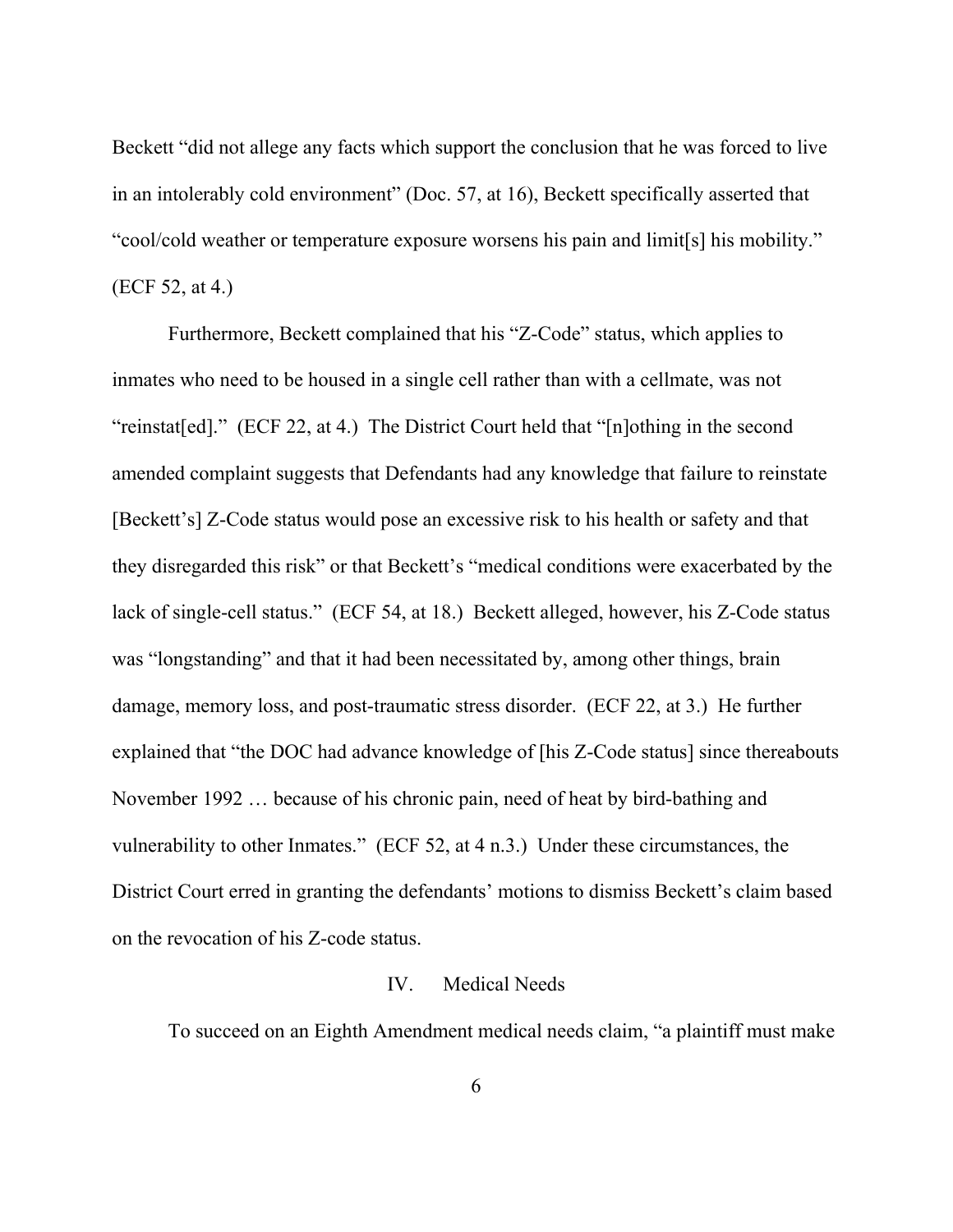(1) a subjective showing that 'the defendants were deliberately indifferent to [his or her] medical needs' and (2) an objective showing that 'those needs were serious.'" Pearson v. Prison Health Serv., 850 F.3d 526, 534 (3d Cir. 2017) (alteration in original) (quoting Rouse v. Plantier, 182 F.3d 192, 197 (3d Cir. 1999)). Beckett suggested that the defendants failed to implement medical recommendations made by the Department of Veterans Affairs during a "tele-med video examination," failed to order follow-up treatments at the Blair Medical Center, and failed to adhere to his "current treatment plan" and "Inmate Disability Accommodation Request." (ECF 22, at 4-5.) The District Court held that Beckett failed "to set forth facts regarding what concerns these Defendants allegedly disregarded, what treatment he believes he needed from the Blair Medical Center, and how they failed to follow his Inmate Disability Accommodation Request." (ECF 54, at 21.) Beckett explained, however, that his current treatment plan addresses conditions related to his "neurological, muscular and skeleton systems." (ECF 52, at 19.) He suggested that at one point his untreated conditions caused him to lose consciousness. (ECF 22, at 5.) He also asked for reinstatement of prior accommodations, such as a walking cane, soft cervical neck collar, and an abdominal binder. (ECF 22, at 7.) He also claimed that the defendants were "fully aware" of his medical conditions. (ECF 22, at 4.) We conclude that these allegations state an Eighth Amendment medical needs claim.

7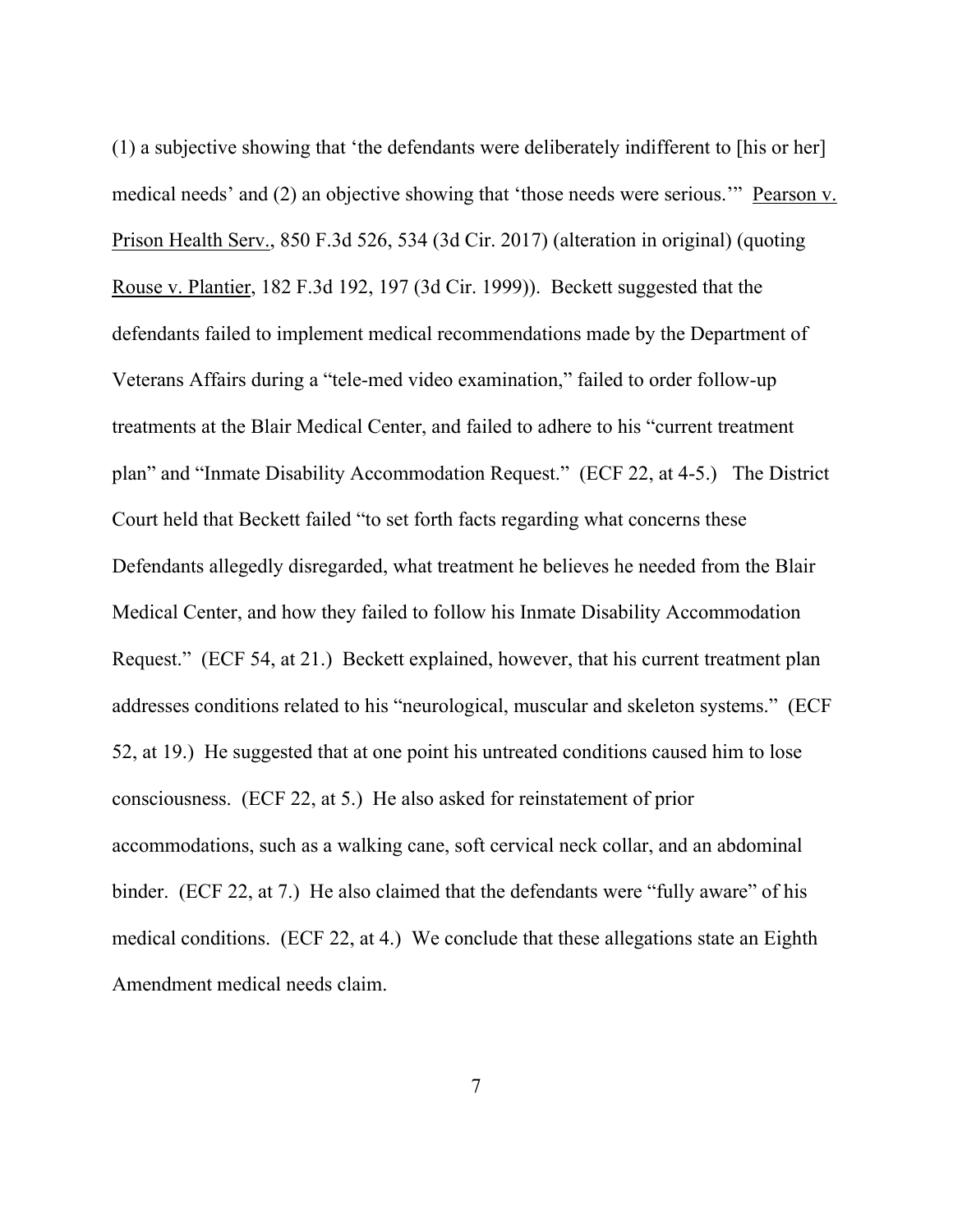# V. Retaliation

"A prisoner alleging retaliation must show (1) constitutionally protected conduct, (2) an adverse action by prison officials sufficient to deter a person of ordinary firmness from exercising his constitutional rights, and (3) a causal link between the exercise of his constitutional rights and the adverse action taken against him." Mitchell v. Horn, 318 F.3d 523, 530 (3d Cir. 2003) (internal quotation marks omitted) (quoting Rauser v. Horn, 241 F.3d 330, 333 (3d Cir. 2001)). The District Court held that Beckett "fail[ed] to adequately allege any facts suggesting that he was engaged in constitutionally protected conduct to support a retaliation claim against Defendants" and failed "to assert any facts to causally connect Defendants' alleged actions to any protected activity." (ECF 54, at 12.) We conclude, however, that Beckett's allegations of retaliation, liberally construed, were sufficient to survive the defendants' motions to dismiss. Specifically, he alleged that he was transferred between prisons because he filed grievances about his conditions of confinement and medical care. (ECF 22, at 3, 6.) Beckett further suggested that, prior to the "retaliatory …transfer," he heard the defendants make comments like, "He thinks he's special! We'll show him." (ECF 22, at 5.) These allegations support a viable retaliation claim.<sup>2</sup> See Rauser, 241 F.3d at 333; see Watson v. Rozum, 834 F.3d 417,

<sup>&</sup>lt;sup>2</sup> Although the District Court did not comment on whether the transfer between prisons constituted an adverse action, we note that Beckett indicated that he was moved to a "lessor" prison where he did not receive the same level of medical care. (ECF 22, at 6); see Allah v. Seiverling, 229 F.3d 220, 225-26 (3d Cir. 2000).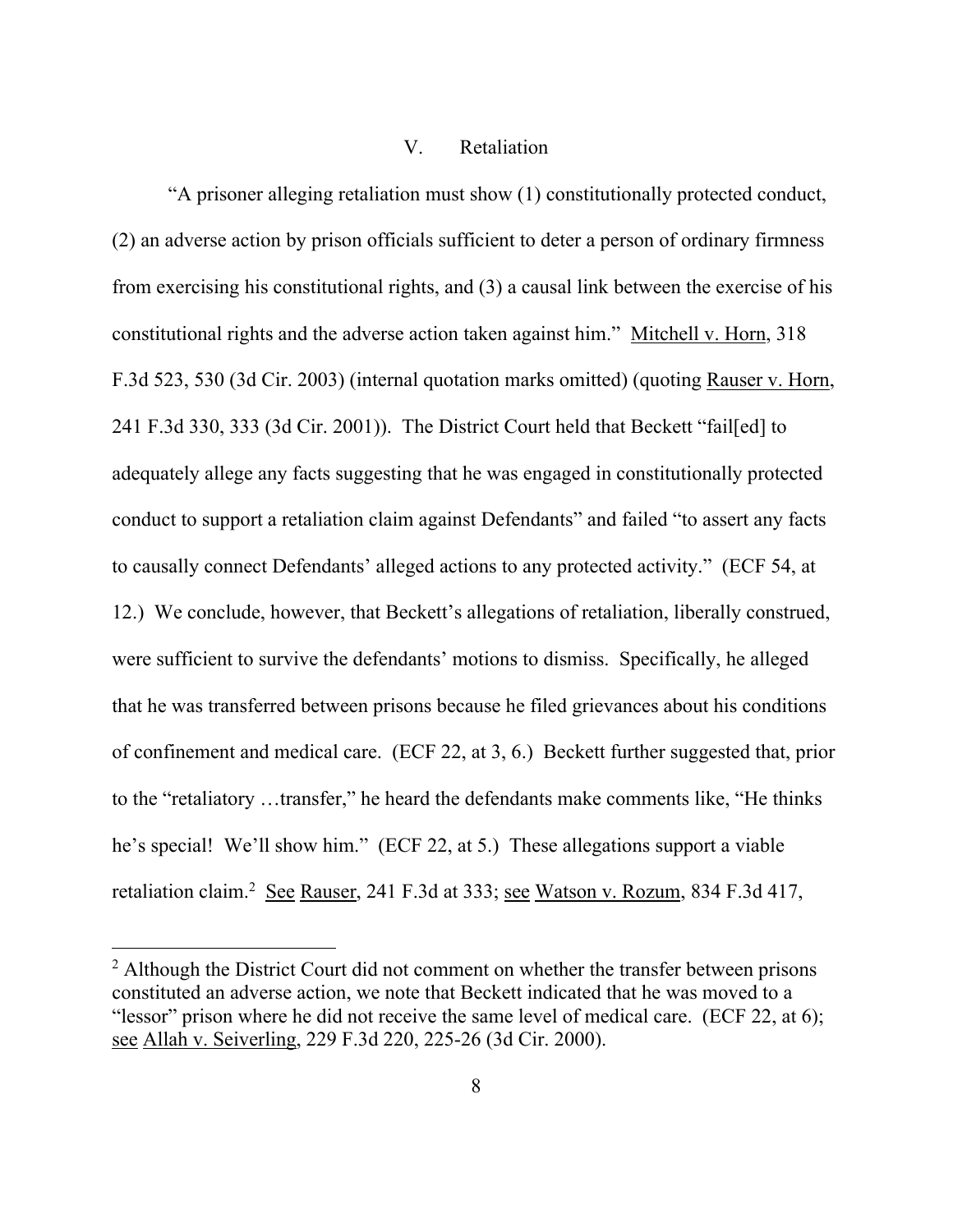422-23 (3d Cir. 2016) (holding that submission of grievances is constitutionally protected conduct).

# VI. Other Grounds for Dismissal

We agree that the District Court properly invoked other grounds for dismissal of Beckett's complaint. For instance, Eleventh Amendment immunity applies to the DOC facilities and its Bureau of Health Care Services and the DOC Office of Population Management. (ECF 54, at 8-9); Puerto Rico Aqueduct & Sewer Auth. v. Metcalf & Eddy, Inc., 506 U.S. 139, 144 (1993) (stating that states and state agencies are immune from suit for monetary damages in federal court). Furthermore, to the extent that Beckett sought to assert violations of the Americans with Disabilities Act (ADA) and the Health Insurance Portability and Accountability Act (HIPAA), his claims fail. As the District Court explained, he did not allege that he was excluded from a DOC program based on a disability, see 42 U.S.C. § 12132 (providing that to establish a violation of Title II of the ADA, a plaintiff must demonstrate, among other things, that he was either excluded from participation in or denied the benefits of some public entity's services, programs, or activities), and HIPAA does not provide a private cause of action. See Meadows v. United Servs., Inc., 963 F.3d 240, 244 (2d Cir. 2020). In addition, Beckett failed to allege any personal involvement by one of the medical defendants, Dr. Frommer. See Rode v. Dellarciprete, 845 F.2d 1195, 1207 (3d Cir. 1988). Finally, as to these claims, it does not appear that the District Court abused its discretion in denying Beckett leave to